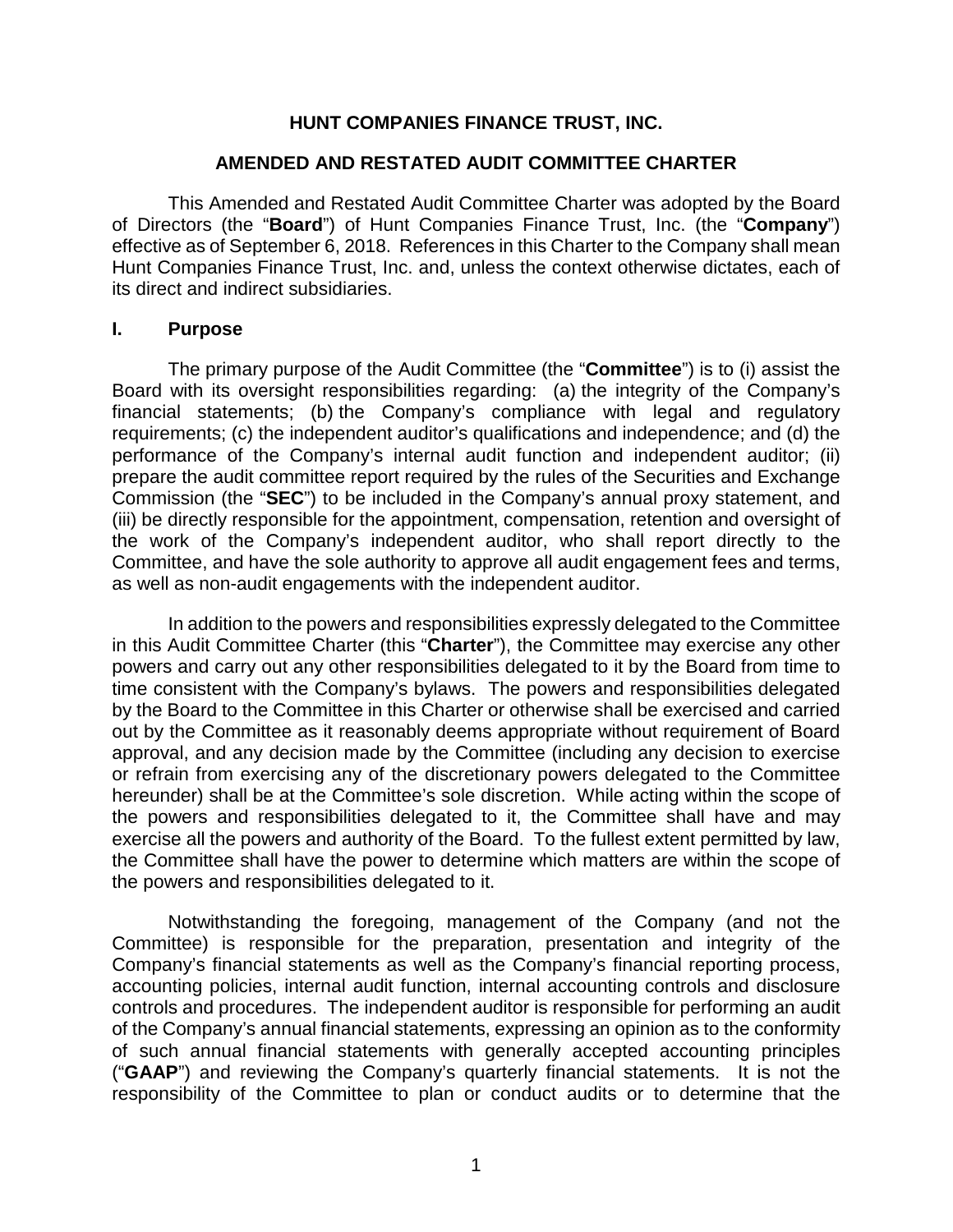Company's financial statements and disclosure are in accordance with GAAP and applicable laws, rules and regulations. Each member of the Committee shall be entitled to rely on the integrity of those persons within the Company and of the professionals and experts including the Company's internal auditor or others responsible for the internal audit function, including contracted non-employee or audit or accounting firms engaged to provide internal audit services (the "**internal auditor**") and the Company's independent auditor from which the Committee receives information and, absent actual knowledge to the contrary, the accuracy of the financial and other information provided to the Committee by such persons, professionals or experts.

Further, auditing literature defines the term "review" to include a particular set of required procedures to be undertaken by independent auditors. The members of the Committee are not independent auditors, and the term "review" as used in this Charter is not intended to have that meaning and should not be interpreted to suggest that the Committee members can or should follow the procedures required of auditors performing reviews of financial statements.

### **II. Membership**

The Committee shall consist of no fewer than three members of the Board. Each Committee member shall be financially literate as determined by the Board in its business judgment or must become financially literate within a reasonable period of time after his or her appointment to the Committee. At least one member of the Committee shall have accounting or related financial management expertise as determined by the Board in its business judgment. In addition, at least one member of the Committee shall be an "audit committee financial expert" within the definition adopted by the SEC. A person who satisfies this definition of "audit committee financial expert" will also be presumed to have accounting or related financial management expertise.

Each Committee member shall satisfy the independence requirements of the New York Stock Exchange and of Rule 10A-3(b)(1) ("**Rule 10A-3**") promulgated under the Securities Exchange Act of 1934 (the "**Exchange Act**"). No Committee member may simultaneously serve on the audit committee of more than two other public companies, unless the Board determines that such simultaneous service would not impair the ability of such member to effectively serve on the Committee and such determination is disclosed in the Company's annual proxy statement or on the Company's website. If such determination is disclosed on the Company's website, the Company must disclose that fact in its annual proxy statement or annual report, as applicable, and provide the website address.

The initial members of the Committee, including the Chair of the Committee (the "*Chair*"), shall be appointed by the Board. Future members of the Committee, including the Chair, shall be appointed by the Board on the recommendation of the Nominating and Corporate Governance Committee. Each Committee Member shall serve until their successors are duly appointed or their earlier resignation or removal from the Committee. Committee members may be removed from the Committee at any time, with or without cause, by the Board. Any resignation or removal of a director from the Board, for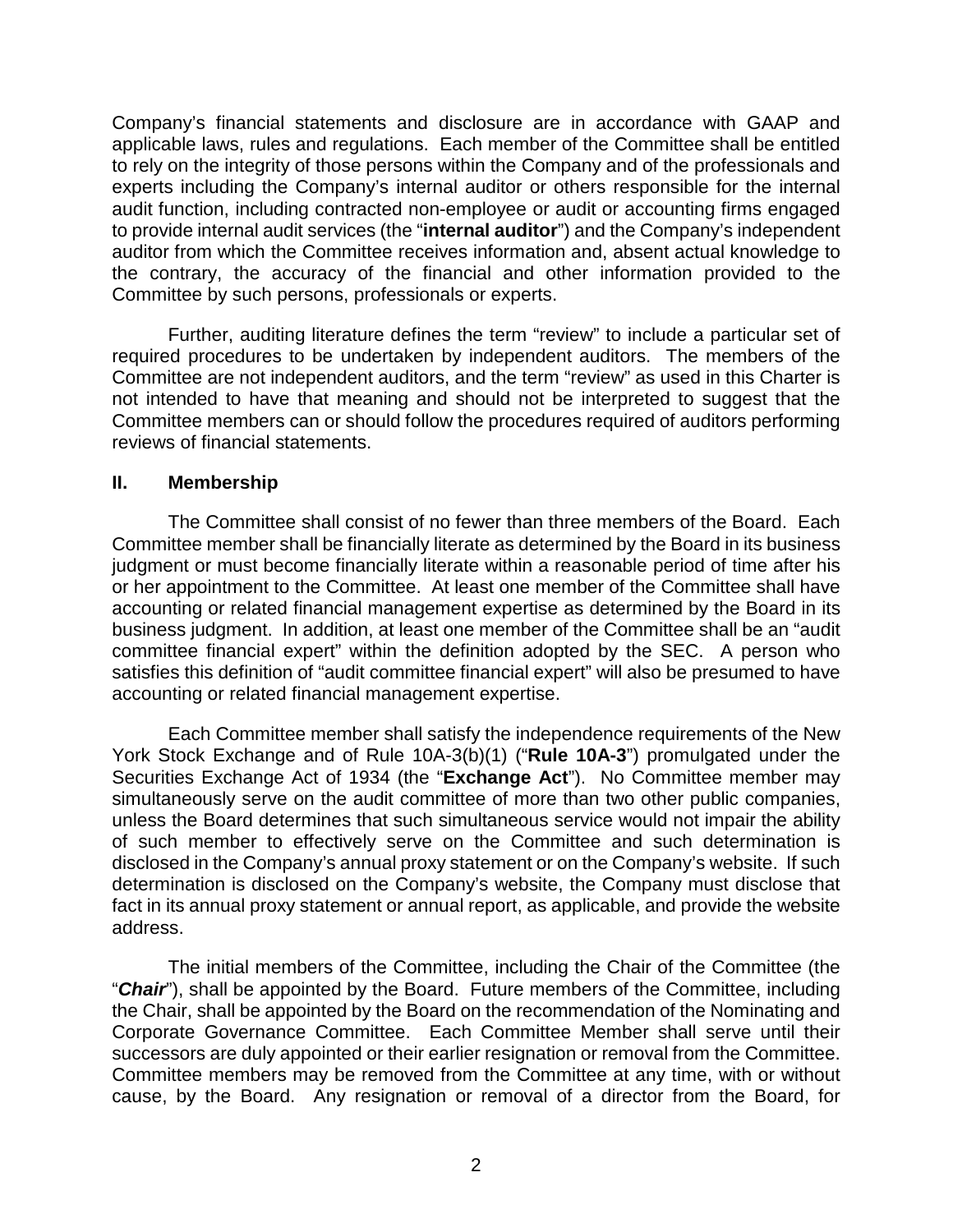whatever reason, shall automatically constitute resignation or removal, as applicable, from the Committee. Any action duly taken by the Committee shall be valid and effective, whether or not the members of the Committee at the time of such action are later determined not to have satisfied the requirements for membership provided herein.

### **III. Meetings and Procedures**

The Chair (or in his or her absence, a member designated by the Chair) shall preside at each meeting of the Committee and set the agendas for Committee meetings. The Committee shall have the authority to establish its own rules and procedures for notice and conduct of its meetings so long as they are not inconsistent with any provisions of the Company's bylaws that are applicable to the Committee.

The Committee shall meet at least once during each fiscal quarter and more frequently as the Committee deems desirable. Periodically, the Committee shall meet alone and separately with management, with the internal auditor, and with the independent auditor.

All non-management directors that are not members of the Committee may attend and observe meetings of the Committee, but shall not participate in any discussion or deliberation unless invited to do so by the Committee, and in any event shall not be entitled to vote. The Committee may, at its discretion, include in its meetings members of the Company's management, representatives of the independent auditor, the internal auditor, any other financial personnel employed or retained by the Company or any other persons whose presence the Committee believes to be necessary or appropriate. Notwithstanding the foregoing, the Committee may also exclude from its meetings any persons it deems appropriate, including, but not limited to, any non-management director that is not a member of the Committee.

The Committee may retain any independent counsel, experts or advisors (accounting, financial or otherwise) that the Committee believes to be necessary or appropriate. The Committee may also utilize the services of the Company's regular legal counsel or other advisors to the Company. The Company shall provide for appropriate funding, as determined by the Committee, for payment of compensation to any registered public accounting firm engaged for the purpose of rendering or issuing an audit report or performing other audit, review or attest services; for payment of compensation to any advisors employed by the Committee; and for ordinary administrative expenses of the Committee that are necessary or appropriate in carrying out its duties.

The Committee may conduct or authorize investigations into any matters within the scope of the powers and responsibilities delegated to the Committee.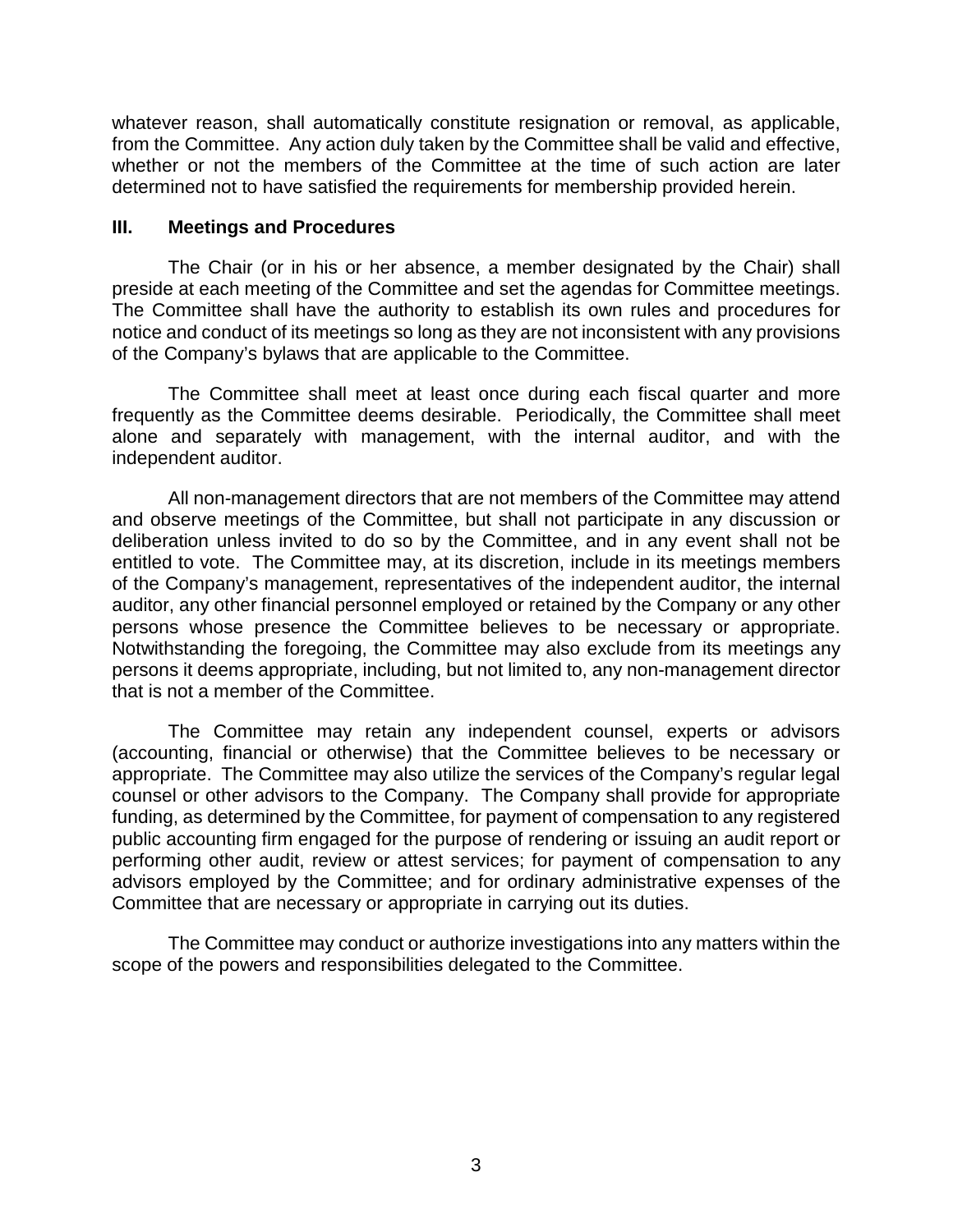### **IV. Powers and Responsibilities**

### *Interaction with the Independent Auditor or Other Registered Public Accounting Firm*

A. *Appointment and Oversight*. The Committee shall be directly responsible for the appointment, compensation, retention and oversight of the work of any registered public accounting firm (including resolution of any disagreements between Company management and the auditor regarding financial reporting) for the purpose of preparing or issuing an audit report or performing other audit, review or attest services for the Company. Each such registered public accounting firm shall report directly to the Committee.

B. *Pre-Approval of Services*. The Committee shall pre-approve any engagement of the independent auditor or other registered public accounting firm to render audit or non-audit services, subject to the *de minimis* exceptions for non-audit services described in Section 10(A)(i)(1)(B) of the Exchange Act and to other available exceptions established by the SEC. Notwithstanding the foregoing, the Committee may delegate to one or more of its members the authority to approve in advance all significant audit or non-audit services to be provided by the independent auditor or other registered public accounting firm so long as such approval is presented to the full Committee at the next scheduled Committee meeting. The Committee may establish preapproval policies and procedures governing such delegation, provided the policies and procedures are detailed as to the particular service, the Committee is informed of each service provided and such policies and procedures do not include delegation of the Committee's responsibilities under the Exchange Act to the Company's management.

C. *Independence of Independent Auditor*. The Committee shall, at least annually, review the independence and quality control procedures of the independent auditor and the experience and qualifications of the independent auditor's senior personnel that are providing audit services to the Company. In conducting its review:

1. The Committee shall, at least annually, obtain and review a report prepared by the independent auditor describing (a) the accounting firm's internal qualitycontrol procedures and (b) any material issues raised by the most recent internal qualitycontrol review, or peer review, of the accounting firm, or by any inquiry or investigation by governmental or professional authorities, within the preceding five years, regarding one or more independent audits carried out by the accounting firm, and any steps taken to deal with any such issues.

2. The Committee shall, at least annually, obtain and review a written statement prepared by the independent auditor describing all relationships between the independent auditor and its related entities and the Company and its related entities, consistent with the applicable independence rules adopted by the SEC and the Public Company Accounting Oversight Board, and consider the impact that any relationships or services may have on the objectivity and independence of the independent auditor. The Committee shall discuss with the independent auditor any relationships disclosed in such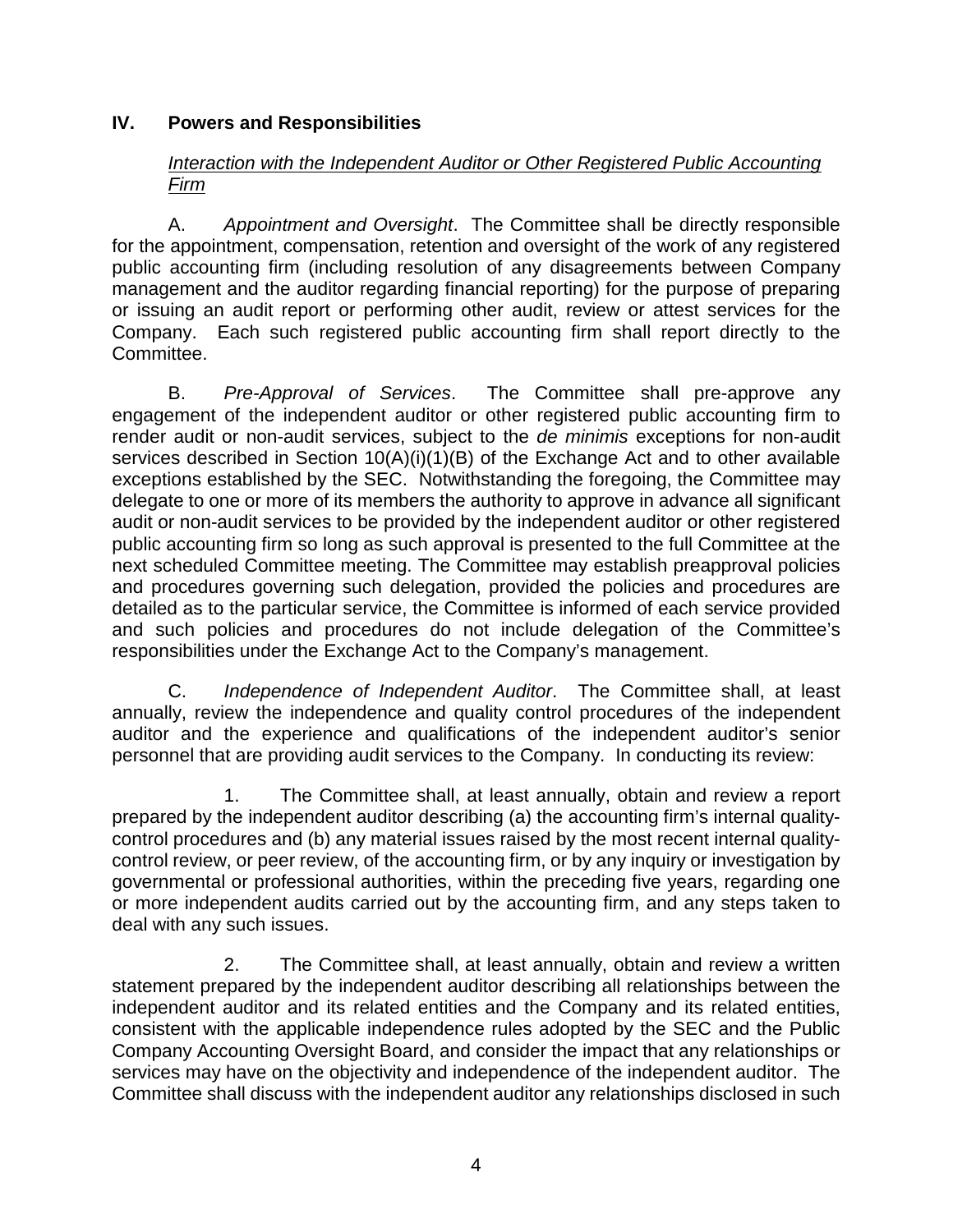written statement and the independent auditors independence from the Company, generally.

3. The Committee shall confirm with the independent auditor that the independent auditor is in compliance with the partner rotation requirements established by the SEC.

4. The Committee shall consider whether the Company should adopt a rotation of the annual audit among independent auditing firms.

5. The Committee shall, if applicable, consider whether the independent auditor's provision of any permitted information technology services or other non-audit services to the Company is compatible with maintaining the independence of the independent auditor.

## *Annual Financial Statements and Annual Audit*

D. Meetings with Management, the Independent Auditor and the Internal *Auditor.*

1. The Committee shall meet with management, the independent auditor and the internal auditor in connection with each annual audit to discuss the scope of the audit, the procedures to be followed and the staffing of the audit.

2. While the fundamental responsibility for the Company's financial statements and disclosures rests with management and the independent auditor, the Committee shall review and discuss with management and the independent auditor: (a) major issues regarding accounting principles and financial statement presentations, including any significant changes in the Company's selection or application of accounting principles, and major issues as to the adequacy of the Company's internal controls and any special audit steps adopted in light of material control deficiencies; (b) any analyses prepared by management or the independent auditor setting forth significant financial reporting issues and judgments made in connection with the preparation of the Company's financial statements, including analyses of the effects of alternative GAAP methods on the Company's financial statements; and (c) the effect of regulatory and accounting initiatives, as well as off-balance sheet structures, on the Company's financial statements.

3. The Committee shall meet to review and discuss the annual audited financial statements (including the related notes) with management and the independent auditor, including the Company's disclosures under "Management's Discussion and Analysis of Financial Condition and Results of Operations" to be included in the Company's annual report on Form 10-K.

# E. *Separate Meetings with the Independent Auditor.*

1. The Committee shall meet periodically and separately with the independent auditor (without management present) to review any problems or difficulties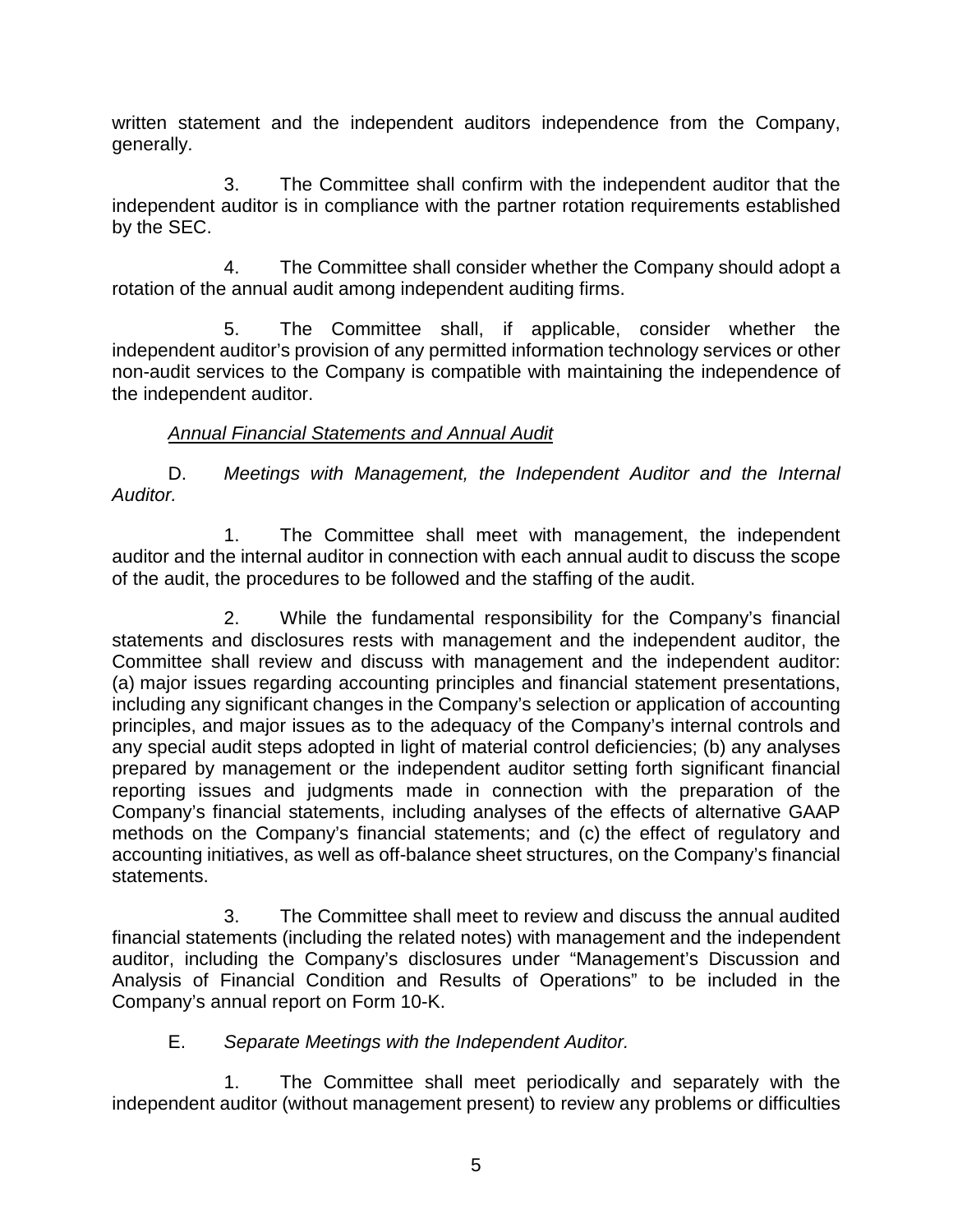the independent auditor may have encountered during the course of the audit work, including any restrictions on the scope of activities or access to requested information or any significant disagreements with management and management's responses to such matters. The Committee shall be responsible for resolving disagreements regarding financial reporting practices. The Committee shall obtain from the independent auditor assurances that Section 10A(b) of the Exchange Act has not been implicated.

2. The Committee shall discuss with the independent auditor the report that such auditor is required to make to the Committee regarding: (a) all accounting policies and practices to be used in the audit that the independent auditor identifies as critical; (b) all alternative treatments of financial information within GAAP that have been discussed among management and the independent auditor, including the ramifications of the use of such alternative treatments, and the treatment preferred by the independent auditor; and (c) all other material written communications between the independent auditor and management of the Company.

3. The Committee shall discuss with the independent auditor the matters required to be discussed by Statement on Auditing Standards No. 16, "Communication with Audit Committees," as then in effect.

F. *Recommendation to Include Financial Statements in Annual Report*. The Committee shall, based on its reviews and discussions with respect to the annual financial statements and the independent auditors, determine whether to recommend to the Board that the audited financial statements be included in the Company's Annual Report on Form 10-K for the fiscal year subject to the audit.

## *Quarterly Financial Statements*

G. *Meetings with Management and the Independent Auditor*. The Committee shall review and discuss the quarterly financial statements (including the related notes) with management and the independent auditor, including the Company's disclosures under "Management's Discussion and Analysis of Financial Condition and Results of Operations" to be included in the Company's quarterly report on Form 10-Q.

## *Internal Audit*

H. *Appointment*. The Committee shall review the appointment and replacement of the internal auditor.

I. *Separate Meetings with the Internal Auditor*. The Committee shall meet periodically with the Company's internal auditor (separately from management and the independent auditor) to discuss the responsibilities, budget and staffing of the Company's internal audit function and any issues that the internal auditor believes warrant audit committee attention. The Committee shall discuss with the internal auditor any significant reports to management prepared by the internal auditor and any responses from management.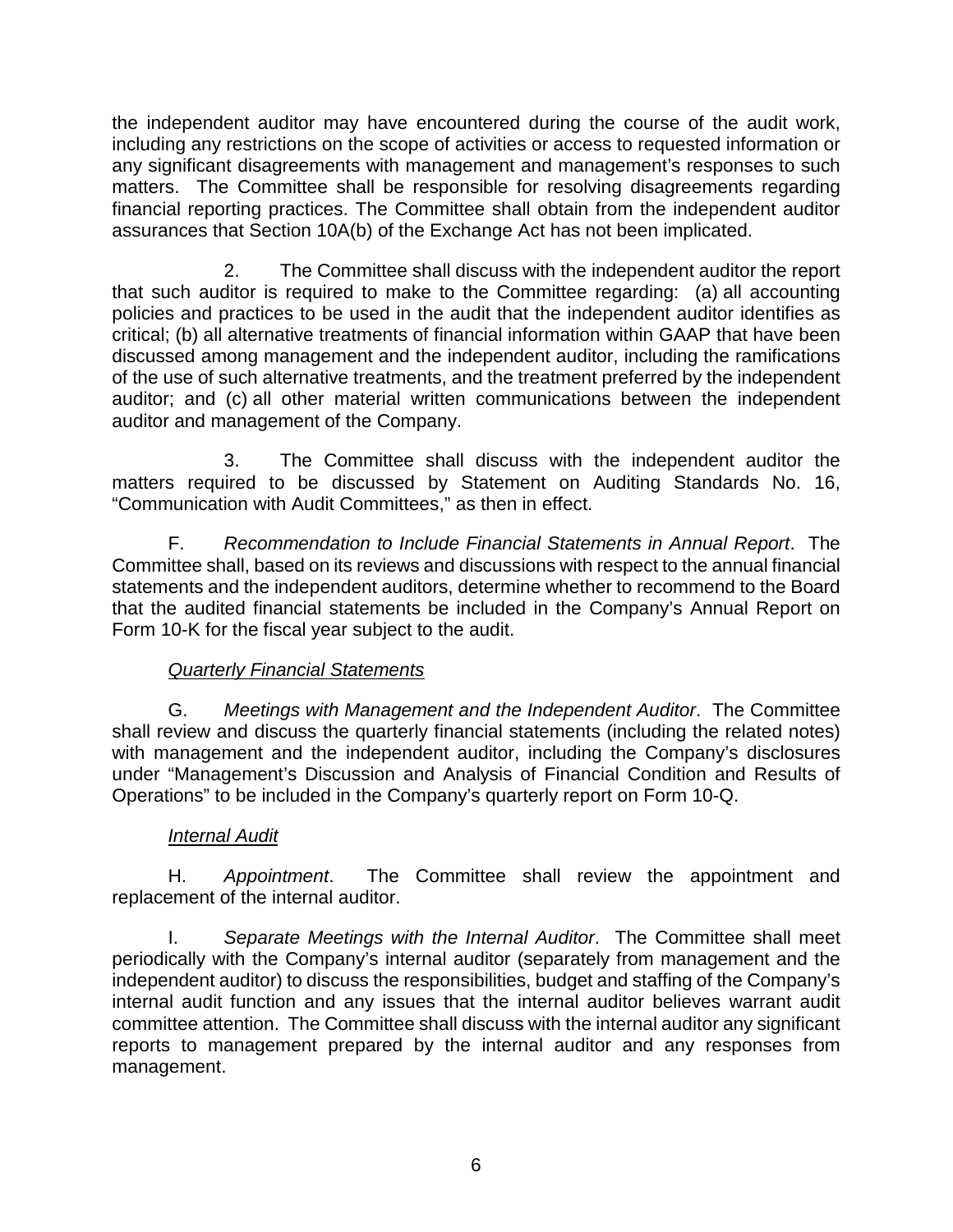# *Other Specific Powers and Responsibilities*

J. The Committee shall discuss with management and the independent auditor the Company's earnings press releases (with particular focus on any "pro forma" or "adjusted" non-GAAP information), as well as any financial information and earnings guidance provided to analysts and rating agencies. The Committee's discussion in this regard may be general in nature (i.e., discussion of the types of information to be disclosed and the type of presentation to be made) and need not take place in advance of each earnings release or each instance in which the Company may provide earnings guidance.

K. The Committee shall discuss with management and the independent auditor any related-party transactions brought to the Committee's attention which could reasonably be expected to have a material impact on the Company's financial statements; and shall review and discuss with the independent auditors the auditors' evaluation of the Company's identification of, accounting for, and disclosure of its relationships and transactions with related parties, including any significant matters arising from the audit regarding the Company's relationships and transactions with related parties.

L. To review, approve and oversee any transaction between the Company and any related person (as defined in Item 404 of Regulation S-K) on an ongoing basis in accordance with the Company's Related Party Transactions Policy and Procedures.

M. The Committee shall discuss with management and the independent auditor any correspondence from or with regulators or governmental agencies, any employee complaints or any published reports that raise material issues regarding the Company's financial statements, financial reporting process, accounting policies or internal audit function.

N. The Committee shall discuss with the Company's General Counsel, if any, or outside counsel any legal matters brought to the Committee's attention that could reasonably be expected to have a material impact on the Company's financial statements.

O. The Committee shall request assurances from management, the independent auditor and the Company's internal auditors that the Company's non-U.S. subsidiaries and non-U.S. affiliated entities, if any, are in conformity with applicable legal requirements, including disclosure of affiliated party transactions.

P. The Committee shall discuss with management the Company's policies with respect to risk assessment and risk management. The Committee shall discuss with management the Company's significant financial risk exposures and the actions management has taken to monitor and control such exposures.

Q. The Committee shall set clear hiring policies for employees or former employees of the Company's independent auditor.

R. The Committee shall establish procedures for the receipt, retention and treatment of complaints received by the Company regarding accounting, internal